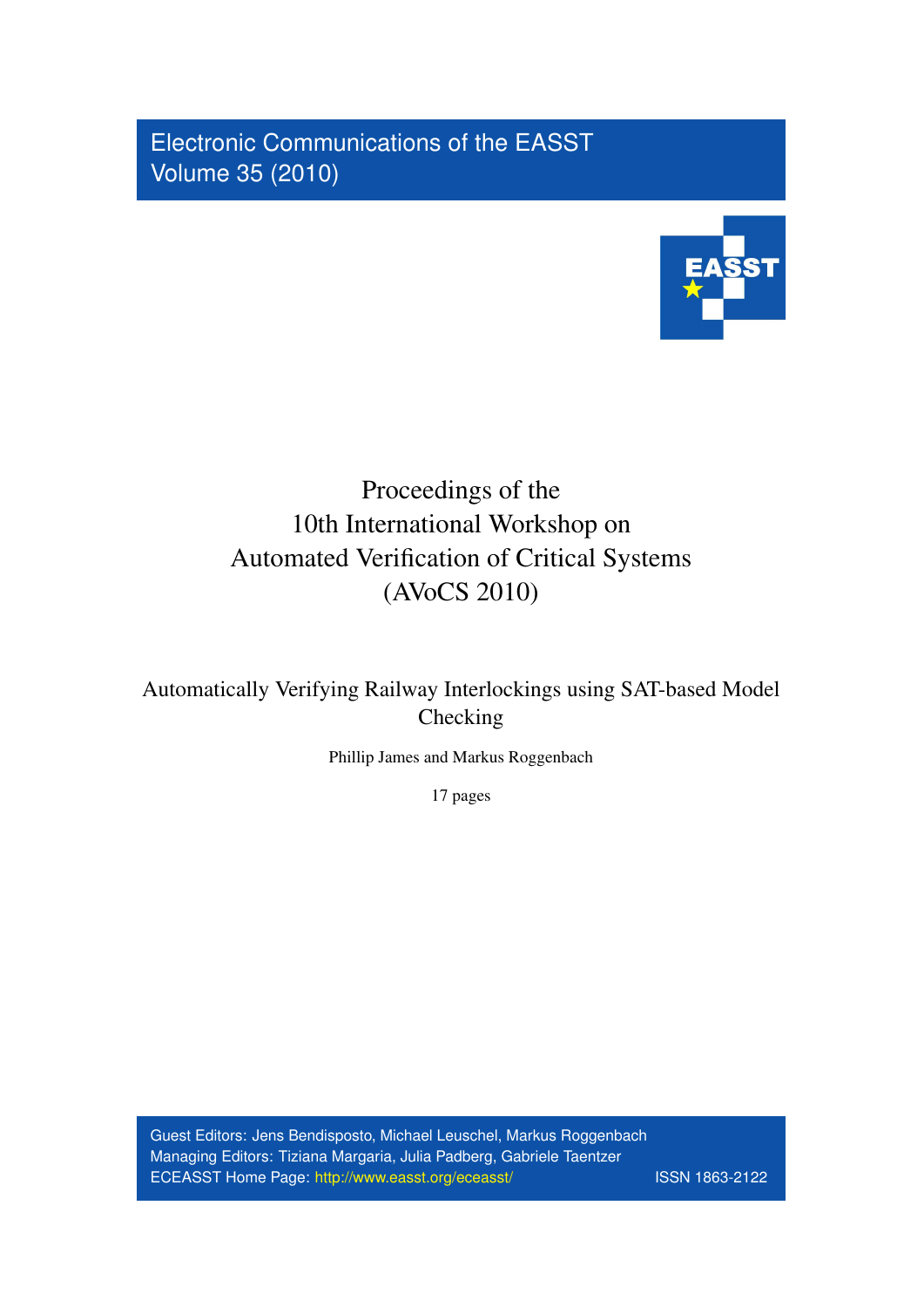

# Automatically Verifying Railway Interlockings using SAT-based Model Checking

Phillip James<sup>[1](#page-1-0)</sup><sup>[∗](#page-1-1)</sup> and Markus Roggenbach<sup>1</sup>

<span id="page-1-0"></span>Swansea University<sup>1</sup>, Wales, UK

Abstract: In this paper, we demonstrate the successful application of various SATbased model checking techniques to verify train control systems. Starting with a propositional model for a control system, we show how execution of the system can be modelled via a finite automaton. We give algorithms to perform SAT-based model checking over such an automaton. In order to tackle state-space explosion we propose slicing. Finally we comment on results obtained by applying these methods to verify two real-world railway interlocking systems.

Keywords: Model Checking, Interlocking, Ladder Logic, Railway, SAT, Slicing.

# 1 Introduction

Formal verification of railway control software has been identified to be one of the "grand challenges" [\[Jac04\]](#page-17-0) of Computer Science. Various formal methods have been applied to this area, including algebraic specification, e.g.,  $[Bj\omega 09]$ , process-algebraic modelling and verification, e.g., [\[Win02\]](#page-17-1), and also model-oriented specification, where e.g., the B method has been used in order to verify part of the Paris Metro railway [\[BG00\]](#page-16-1). In partnership with Invensys, an internationally established company specialising in railway control systems, we explore various verification approaches based on SAT solving [\[BHMW09\]](#page-16-2). The aim is to explore and develop technologies that, at a later date, might be integrated into Invensys' design process.

Continuing work by Kanso et al. [\[KMS08\]](#page-17-2) we verify interlockings of real-world train stations with respect to safety conditions. Our modelling language is propositional logic, see Figure [1:](#page-2-0) The physical layout of the train station together with an abstract safety condition, e.g., 'trains are separated by at least one empty track segment', yields a concrete safety condition  $\varphi$ . The initial configuration of a train station is characterised by some initialisation formula *I*. The control program (in ladder logic, an IEC standard [\[IEC03\]](#page-17-3)) of the interlocking system is translated into a transition formula *T*. All the above translations have been automated in [\[KMS08\]](#page-17-2). Using an inductive approach, namely  $I(Z) \Rightarrow \varphi(Z)$  and  $T(Z, Z') \wedge \varphi(Z) \Rightarrow \varphi(Z')$ , Kanso et al. [\[KMS08\]](#page-17-2) successfully verify a medium sized real-world interlocking. Some of the required safety properties are automatically proven using a SAT solver [\[Kul08\]](#page-17-4), however in some cases the SAT solver produces counter examples. These take the from of a pair of states, namely interpretations of *Z* and *Z'*, which violate the safety property. In the context of the interlocking under discussion, these counter examples were excluded via manual analysis: it was claimed that they concern unreachable states. For inclusion into the standard development process of interlockings, Invensys requires further automation of the verification, namely the exclusion of the supposed to be

<span id="page-1-1"></span><sup>∗</sup> Acknowledging the support of Invensys Rail.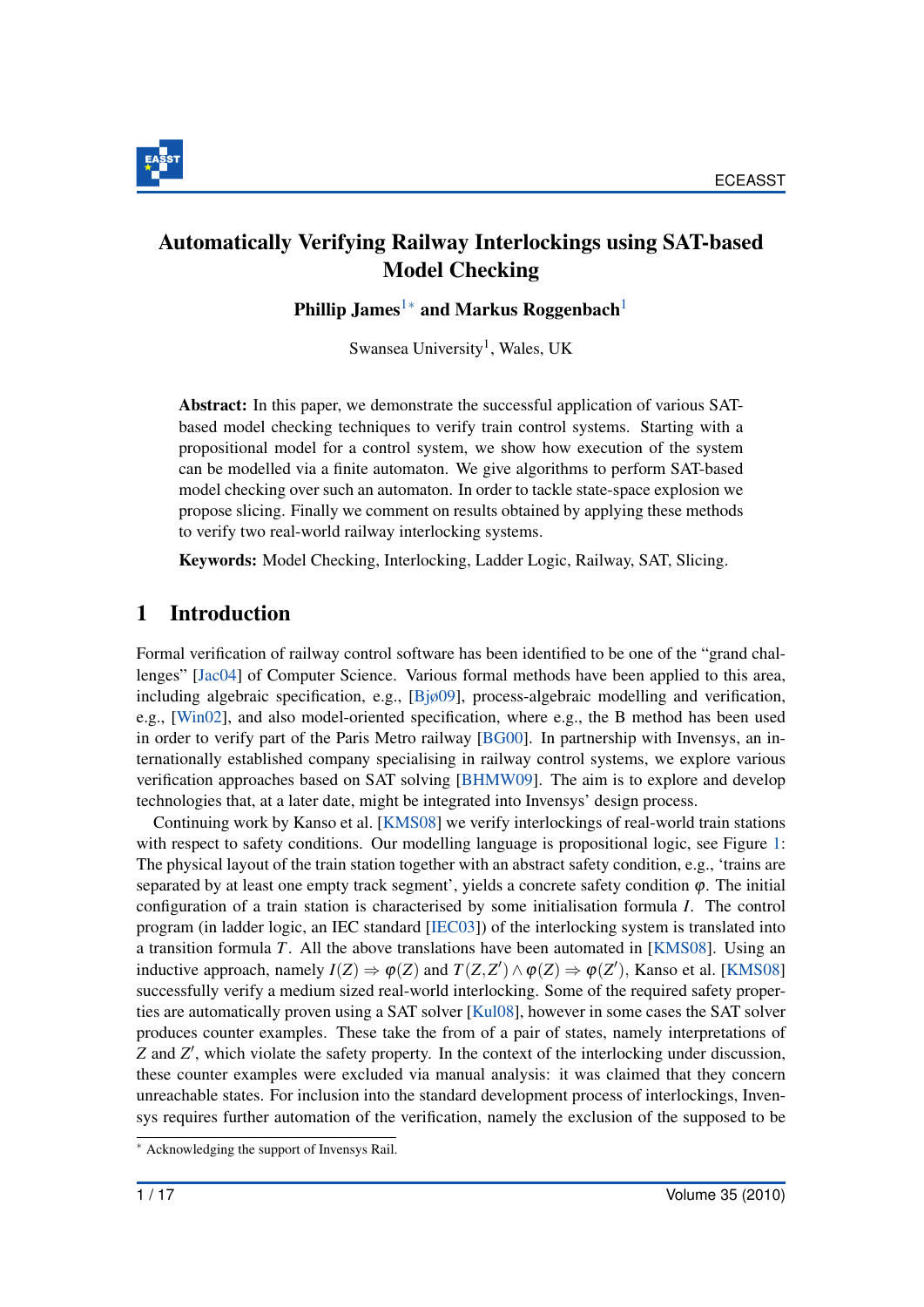

#### Automatically Verifying Railway Interlockings using SAT-based Model Checking

<span id="page-2-0"></span>

Figure 1: The basic verification setting.

unreachable states and the production of error traces if a safety property does not hold.

In order to accommodate these requirements, we develop and experiment with verification approaches based on ideas used in bounded model checking. Here, we deliberately stay within Boolean modelling: first, it is natural in the given context – the ladder logic program contains only Boolean variables; second, it allows the direct use of SAT solvers for verification.

In order to deal with real-world interlockings, we develop a slicing technique. To this end we re-use an algorithm first stated by [\[GKV95,](#page-17-5) [FH98\]](#page-16-3) and prove that it is correct w.r.t. our specific setting. In practice, slicing reduces the problem size by approximately a factor of five. This reduction has proven to be enough to automatically verify, using various techniques, two interlockings of medium complexity: either the safety condition could be proven, or an error trace was produced.

In [\[ZRK03,](#page-17-6) [FH98\]](#page-16-3) alternative approaches for the verification of ladder logic programs are provided. In [\[ZRK03\]](#page-17-6) a translation from ladder logic into timed automata is defined, before using the Uppaal model checker [\[upp10\]](#page-17-7) for verification. Due to state-space explosion their approach is limited to "small" programs. Secondly, in [\[FH98\]](#page-16-3) an inductive verification approach is taken to verify ladder logic interlockings.

This paper is organised as follows: In Section [2,](#page-3-0) we introduce the basics of railway interlockings. Section [3](#page-3-1) introduces a pelican crossing as a small example system. In Sections [4](#page-4-0) and [5](#page-5-0) we give a modelling of interlockings through propositional logic and automata. Section [6](#page-8-0) introduces the model checking approaches we apply, with Section [7](#page-10-0) giving a method to tackle state-space explosion. Finally, Section [8](#page-14-0) shows the results gained from verifying two real-world interlockings. The results given in this paper are based on [\[Jam10\]](#page-17-8) and have already been presented at CALCO-Jnr [\[JR10\]](#page-17-9), a workshop for young researchers which encourages re-submission of papers to proper scientific events.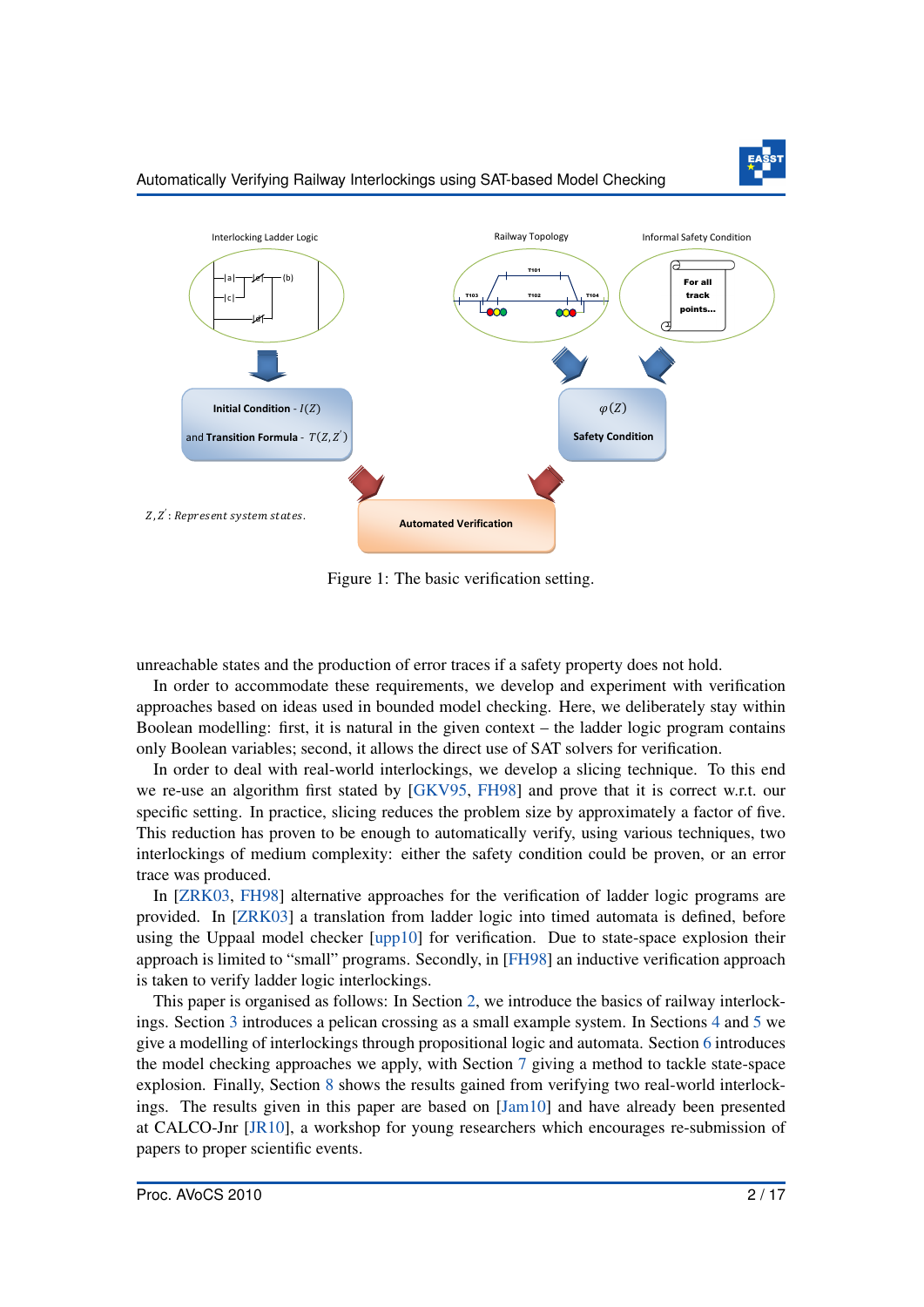

# <span id="page-3-0"></span>2 Interlockings

An interlocking provides a safety layer for a railway. It interfaces with both the physical track layout and the human (or computerised) controller. The controller issues requests, such as to move a point. On such a request the interlocking will determine whether it is safe for the operation to be permitted. If it is safe then the interlocking will issue requests to change the physical track layout, informing the controller of the change. Whereas if it is unsafe to perform the operation the interlocking will not allow the physical track layout to be changed, and will report back to the controller that the operation has not taken place as it would yield an unsafe situation.

Here, we consider Westrace [\[wes10\]](#page-17-10) interlockings. A Westrace interlocking has the following typical control flow:

```
initialise
while True do
   read (Input) %% read
(*) State' <- Program(Input, State) %% process
   write (Output) & State <- State' %% update
```
After initialisation, there is a non terminating loop consisting of three steps: (1) Reading of Input, where Input includes requests from signallers and data from physical track sensors. (2) Internal processing: this depends on the Input as well as on the current State of the controller. Using these the next state State' is computed. (3) Committing of Output, which includes passing information back to the signaller, commands to change the physical track layout, as well as an update of the State of the controller.

In the context of Westrace interlockings, Input, Output, State, and State' are sets of Boolean variables, where Output is a subset of State'. The current *configuration* of the controller is given by the values of all variables in the sets Input and State. The process step then depends on the current *configuration*. The Westrace interlocking realises this controller in hardware (cycle time of approximately 1 sec), where the steps initialise and process depend on the installed control software written in ladder logic – see Section [4.](#page-4-0)

The initialise step performs the following:

```
set to false (Input)
State' <- Program(Input, State)
State <- State'
```
First, all Input variables are set to false, then the process step is executed once, finally State is updated.

# <span id="page-3-1"></span>3 Pelican crossing example

As a running example we study a pelican crossing. Such a system is found on many road networks throughout the world. The basic idea is that a pelican crossing allows pedestrians to safely cross a flow of traffic. To this end, a pelican crossing consists of the following components: four traffic lights - two for pedestrians, two for the traffic, where for simplicity we assume that all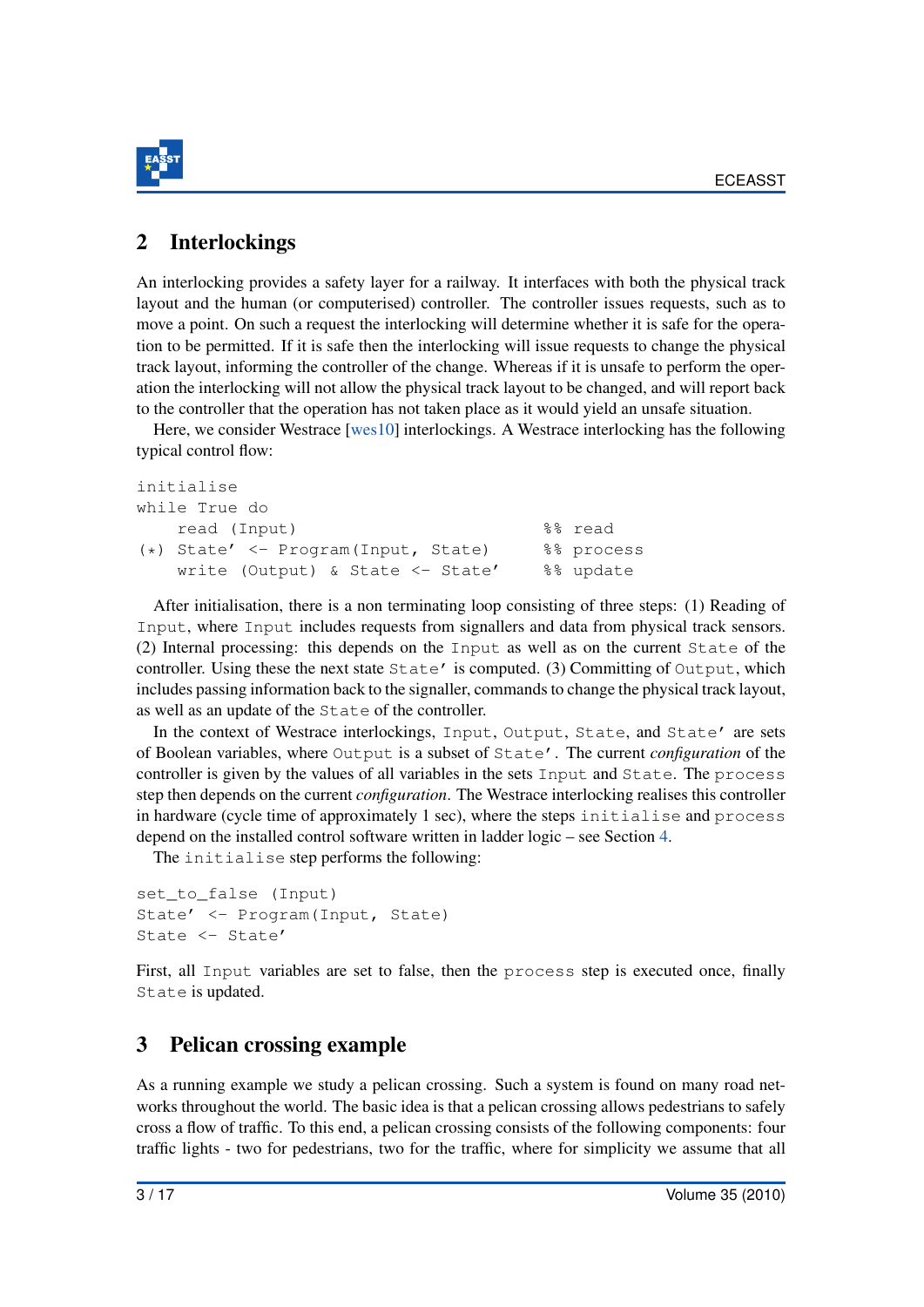

these traffic lights can only show red or green. The pedestrian traffic lights emit an audio signal when they show green and have an input button which a pedestrian can press in order to request the green signal.

In order to program our system, we use the following Boolean variables, distinguished into input, output, and state variables. There is only one input variable, namely *pressed*. This variable becomes true if a pedestrian presses the button at either pedestrian light. We use the suffix *g* to indicate that a traffic light shows green, and the suffix *r* to indicate that a traffic light shows red. There are four traffic lights, namely *pla* and *plb* for pedestrians, and *tla* and *tlb* for traffic. Thus, overall there are eight output variables for lights, namely *pla g*, *pla r*, *plb g*, *plb r*, *tla g*, *tla r*,  $tlb_8$ , and  $tb_7$ . When one of these variables is true, the corresponding light is on. There is also one output variable *audio*. When *audio* is true then the audio signal is sounding. Finally there are two state variables, *req* which "remembers" the value of *pressed*, and *crossing* which indicates that pedestrians may cross the road.

<span id="page-4-1"></span>

Figure 2: A ladder logic formula for the control program of a pelican crossing.

Figure [2](#page-4-1) presents the control program of our pelican crossing. It uses unprimed variables to store the configuration of the controller *before* the process step. Primed variables store the values of state variables *after* the process step. We can also say: if the unprimed variables represent the configuration at  $(\star)$ , then the primed variables represent the configuration at  $(\star)$ in the next cycle of the control loop.

As an example of how to interpret the control program, consider the first line of Figure [2,](#page-4-1) namely "*crossing'*  $\iff (req \land \neg crossing)$ ". This can be read as: if there was a request *req* in the last control cycle, and pedestrians were not able to cross the road, then at the end of the current cycle pedestrians will be able to cross the road. Its second line says: In the next cycle *req* will be true if a pedestrian pressed the button before starting this cycle (indicated by *pressed*) and in the previous cycle there was no request. The remainder of the program can be read similarly.

# <span id="page-4-0"></span>4 Ladder logic formulae

Ladder logic is a graphical programming language specified in the IEC standard 61131 [\[IEC03\]](#page-17-3). Westrace interlockings are programmed with ladder logic. A ladder logic program can be equivalently translated into a subset of propositional logic. We call this subset ladder logic formulae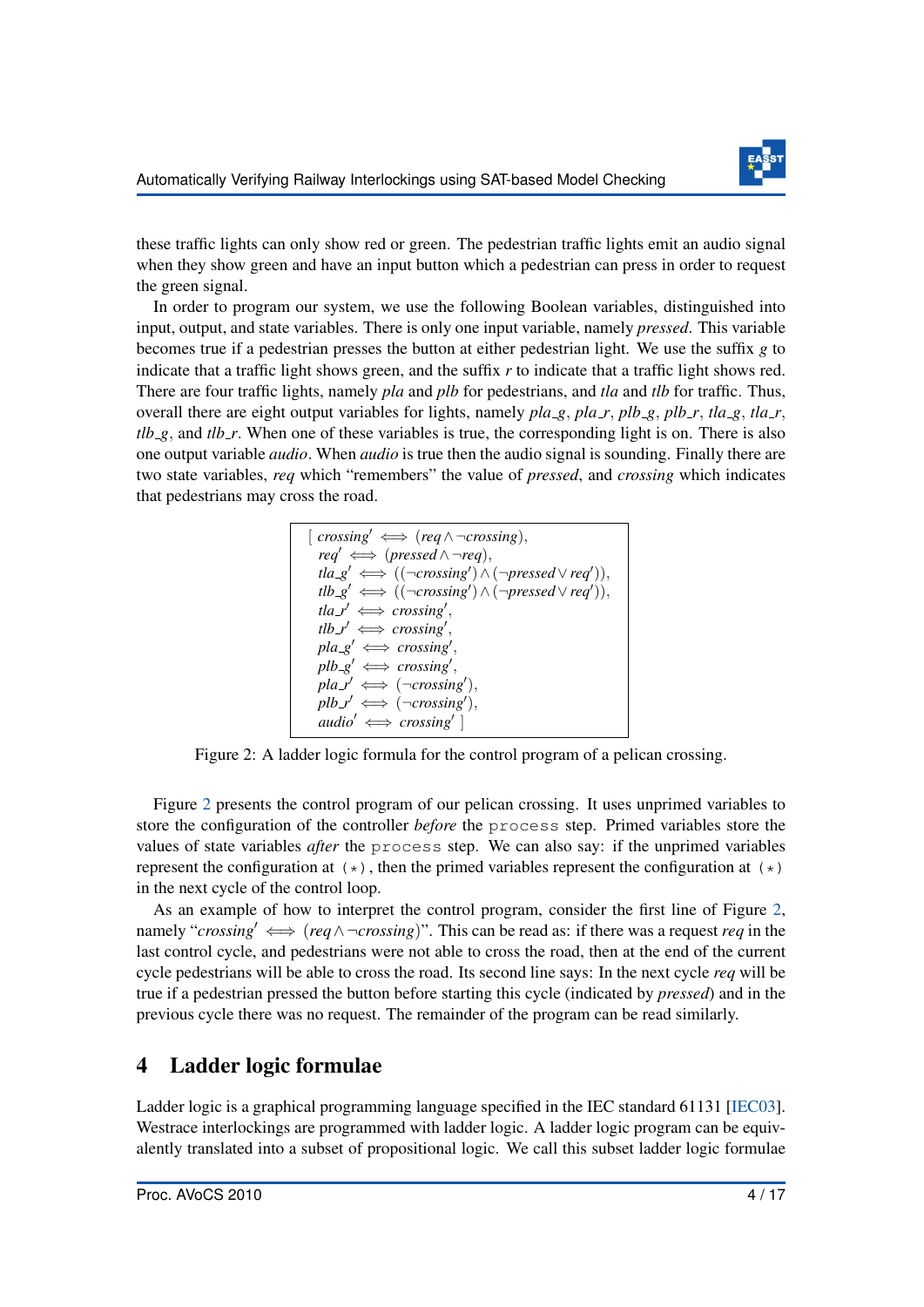

(see below for its definition). This translation is straightforward: it replaces graphical symbols by logical operators, a process which has been automated in  $[Kan08]^1$  $[Kan08]^1$  $[Kan08]^1$ . For the rest of the paper we only deal with this representation in propositional logic. Figure [2](#page-4-1) gives a concrete instance using a practical shorthand notation.

Ladder logic formulae have several underlying syntactical restrictions. These restrictions become important later for slicing. In order to describe their syntax we use the following notations: The function *vars* returns for a given propositional formula  $\varphi$  the set of propositional variables appearing in  $\varphi$ . We use "prime" to generate a fresh variable.  $V' = \{v' | v \in V\}$  denotes the set of all fresh variables obtained from a set of variables *V*.

A ladder logic program is formulated relatively to a finite set of input variables *I* and a finite set of state variables *C*, such that  $I \cap C = \emptyset$ . It may also refer to primed state variables *C'*, which represent the newly computed values within a control cycle.

**Definition 1** (Ladder logic formulae) A ladder logic formula  $\psi$  (relative to a set of input variables *I* and a set of state variables *C*) is a propositional formula

$$
\psi \equiv ((c'_1 \Leftrightarrow \psi_1) \wedge (c'_2 \Leftrightarrow \psi_2) \wedge \cdots \wedge (c'_n \Leftrightarrow \psi_n))
$$

where  $n \geq 0$  and the  $\psi_i$ ,  $1 \leq i \leq n$ , are propositional formulae, such that the following conditions hold:

- for all  $1 \le i \le n : c'_i \in C'.$
- for all  $1 \le i, j \le n$ : if  $i \ne j$  then  $c'_i \ne c'_j$ .
- for all  $1 \le i \le n$  : *vars*( $ψ<sub>i</sub>$ ) ⊆  $I \cup \{c'_{1}, \ldots c'_{i-1}\} \cup \{c_{i}, \ldots c_{n}\}.$

If  $n = 0$ , as usual  $\psi \equiv True$ . Such an empty program proves useful in the context of slicing.

A ladder logic program prescribes the computation that takes place in the process step of the control loop. The equivalence  $(\Leftrightarrow)$  can be interpreted as assignment. The above conditions ensure that only primed state variables can be assigned to; a primed state variable is assigned to at most once; a primed state variable can only depend on input variables, primed state variables, or state variables. Here either the unprimed or the primed version of a state variable can be used, depending on the index *i*.

For a ladder logic formula we often write  $\psi \equiv [R_1, R_2, \dots, R_n]$  where  $R_i \equiv c'_i \Leftrightarrow \psi_i$ , for  $1 \leq i \leq n$ *n*, for some  $n \geq 0$ . The subformulae  $R_i$  are called rungs.

# <span id="page-5-0"></span>5 Representation of an interlocking as an automaton

We capture the dynamics of a Westrace interlocking by defining an automaton relative to a given ladder logic formula. Consider the control loop in Section [2:](#page-3-0) a state in the automaton represents a configuration of the controller and a transition  $p \rightarrow q$  represents one execution of the loop. That is, if p represents the configuration of the controller at  $(\star)$ , then q represents the configuration of the controller at (\*) one cycle later.

<span id="page-5-1"></span> $\frac{1}{1}$  A similar modelling approach has been taken in [\[FH98\]](#page-16-3).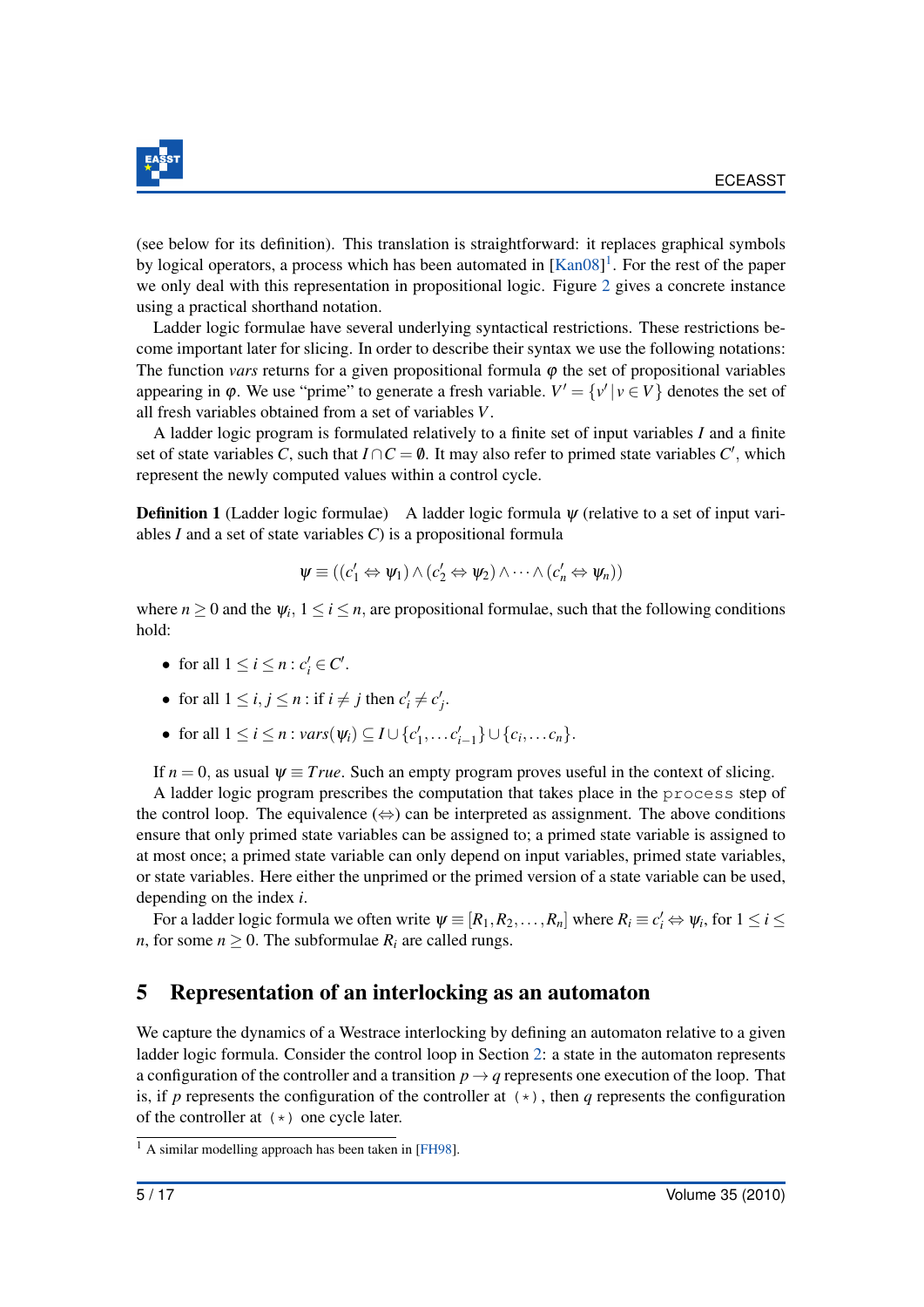

In order to define the transition relation via ladder logic formulae, we define paired valuations. In the definition we use  $I'$  to represent new inputs to the controller and the function *unprime* to remove the prime from a variable.

Definition 2 (Paired valuations) Given a finite set of input variables *I*, a finite set of state variables C, and valuations  $\mu$ ,  $\mu'$ :  $(I \cup C) \rightarrow \{0,1\}$  we define the paired valuation  $\mu \circ \mu'$ :  $(I \cup C)$  $C \cup I' \cup C'$   $\rightarrow$  {0,1} where

$$
\mu \mathfrak{z} \mu'(x) = \begin{cases} \mu(x) & \text{if } x \in I \cup C \\ \mu'(unprime(x)) & \text{if } x \in I' \cup C'. \end{cases}
$$

We now define an automaton for a ladder logic formula:

Definition 3 (Automaton) Given a ladder logic formula ψ over *I* ∪*C*, we define the automaton

$$
A(\psi)=(S,S_0,\rightarrow)
$$

where

- $S = {\mu | \mu : I \cup C \rightarrow \{0,1\}}$  is the set of states,
- $\mu \rightarrow \mu'$  if  $\mu \xi \mu' \models \psi$  defines the transitions, and
- $S_0 = {\mu' | \exists \mu : \mu \models \neg I, \mu \, \mathfrak{z} \, \mu' \models \psi}$  gives the set of initial states. Here,  $\neg I$  expands to  $\bigwedge_{i \in I} \neg i$  for all  $i \in I$ .

*Remark* 1 The automaton  $A(\psi)$  is non deterministic as  $\psi$  does not impose any conditions on the variables in I': The controller is not allowed to refuse any input. The automaton might have more than one start state as the computation of the set of initial states only sets the input variables I, the state variables C can take any value. Finally, the automaton  $A(\psi)$  is finite; it has  $2^{|I\cup C|}$  states.

This automaton faithfully models the behaviour of the interlocking. The set of initial states  $S_0$ of the automaton represents all possible configurations of the interlocking when reaching point  $(\star)$  for the first time. As one transition corresponds to one execution of the loop, the traces of configurations observed at (\*) directly correspond to the state sequences of the automaton.

Naturally, such a controller should never stop. In our formalisation of a Westrace interlocking we can prove this:

<span id="page-6-0"></span>Theorem 1 *Let* ψ *be a ladder logic formula. Let* µ *be a state in A*(ψ)*. Then there exists a state*  $\mu'$  such that  $\mu \, \S \, \mu' \models \psi$ , i.e. it holds that  $\mu \to \mu'.$ 

*Proof.* (Sketch) By induction on size *n* of a ladder logic formula. Assume the claim holds for length *i*. Given an evaluation  $\mu_i$  for  $V_i = I \cup \{c'_1, \ldots, c'_{i-1}\} \cup \{c_i, \ldots, c_n\}$  we set  $\mu_{i+1}(x) = \mu_i(x)$ for  $x \in V_i$ ,  $\mu_{i+1}(c'_i) = 1$  if  $\mu_i \models \psi_i$  and  $\mu_{i+1}(c'_i) = 0$  if  $\mu_i \not\models \psi_i$ . Finally set  $\mu'(c) = \mu_n(c)$  for all  $c \in \mathbb{C}$ .

A paired valuation  $\mu$   $_{\beta}\mu'$  is reachable with respect to an automaton  $A(\psi) = (S, S_0, \rightarrow)$ , if there exists a series of transitions  $\mu_0 \to \mu_1 \to \cdots \to \mu \to \mu'$  with  $\mu_0 \in S_0$ .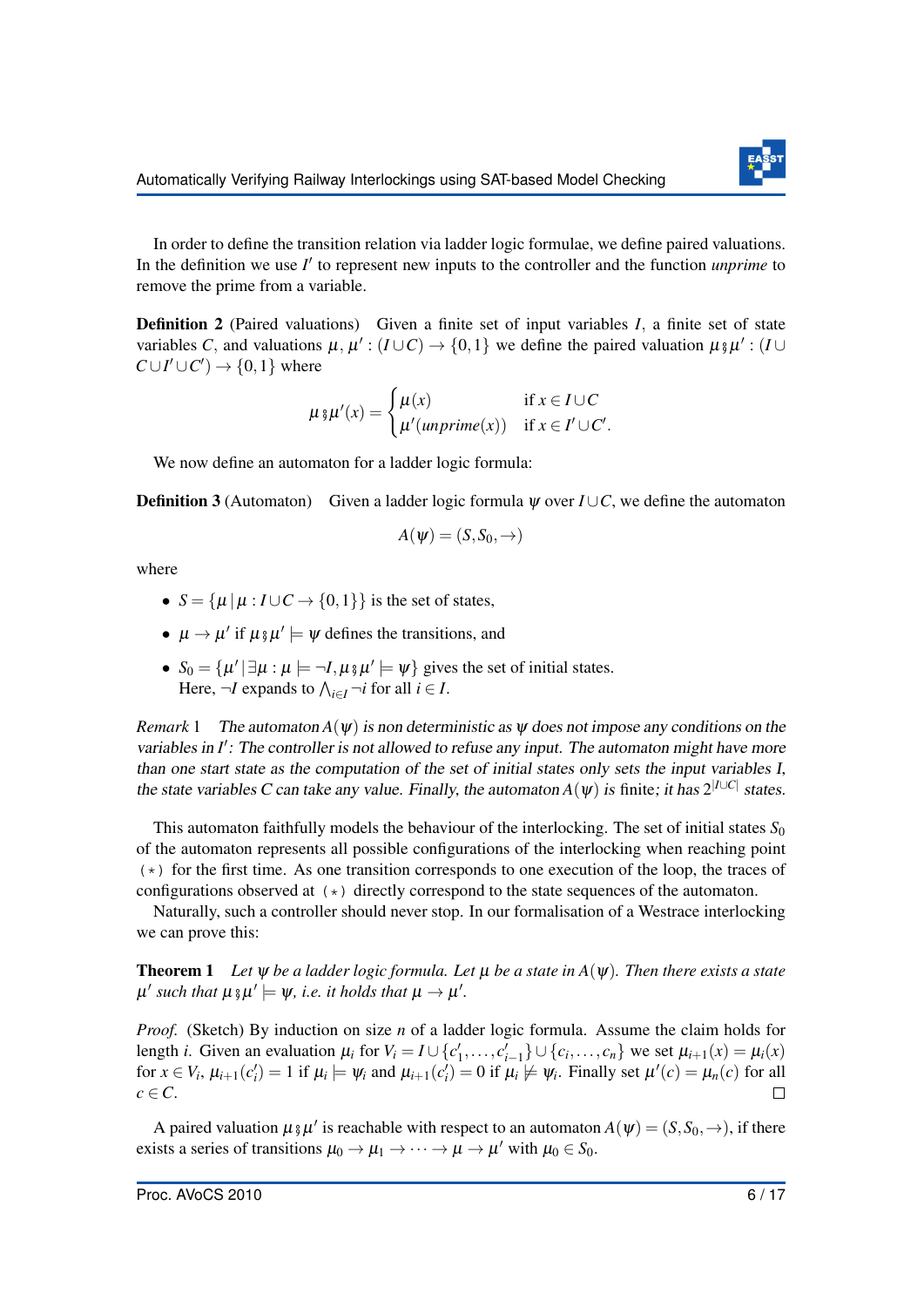<span id="page-7-0"></span>

Figure 3: An automaton modelling of the ladder logic program for a pelican crossing.

Figure [3](#page-7-0) illustrates the reachable states of the automaton constructed from the pelican crossing ladder logic formula in Figure [2.](#page-4-1) Here, initial states are represented via double circles, and some variable values have been excluded for ease of reading.

#### <span id="page-7-1"></span>5.1 Safety conditions

A typical safety property in our pelican crossing example would be: "A traffic light always shows a single aspect". Using the vocabulary for the control program, we capture this property by the following propositional formula:

*SingleAspect*  $\equiv (t \cdot l \cdot a \cdot g \vee t \cdot l \cdot a \cdot r) \wedge \neg (t \cdot l \cdot a \cdot g \wedge t \cdot l \cdot a \cdot r) \wedge (t \cdot l \cdot b \cdot g \vee t \cdot l \cdot b \cdot r) \wedge \neg (t \cdot l \cdot b \cdot g \wedge t \cdot l \cdot b \cdot r).$ 

I.e., "For both traffic lights, namely *tla* and *tlb*, it holds that they always show a signal, however, they never show green and red at the same time."

Experience with Westrace interlockings has shown that the safety properties arising in practice speak about at most two consecutive configurations at  $(*)$  of the control program depicted in Section [2](#page-3-0) (here the above example speaks only about one configuration). This justifies the following definition:

**Definition 4** (Safety condition) A safety condition  $\varphi$  for a ladder logic formula  $\psi$  over variables *I* ∪ *C* is a propositional formula over variables  $I \cup C \cup C'$ .

In this definition we exclude variables from the set  $I'$  as the controller has no influence over any input values.

### <span id="page-7-2"></span>5.2 The verification problem

With these notions at hand we can state our verification problem: Given a ladder logic formula  $\psi$  and a safety condition  $\varphi$ , we say that  $\psi$  is safe w.r.t.  $\varphi$ ,

$$
A(\psi) \models \varphi,
$$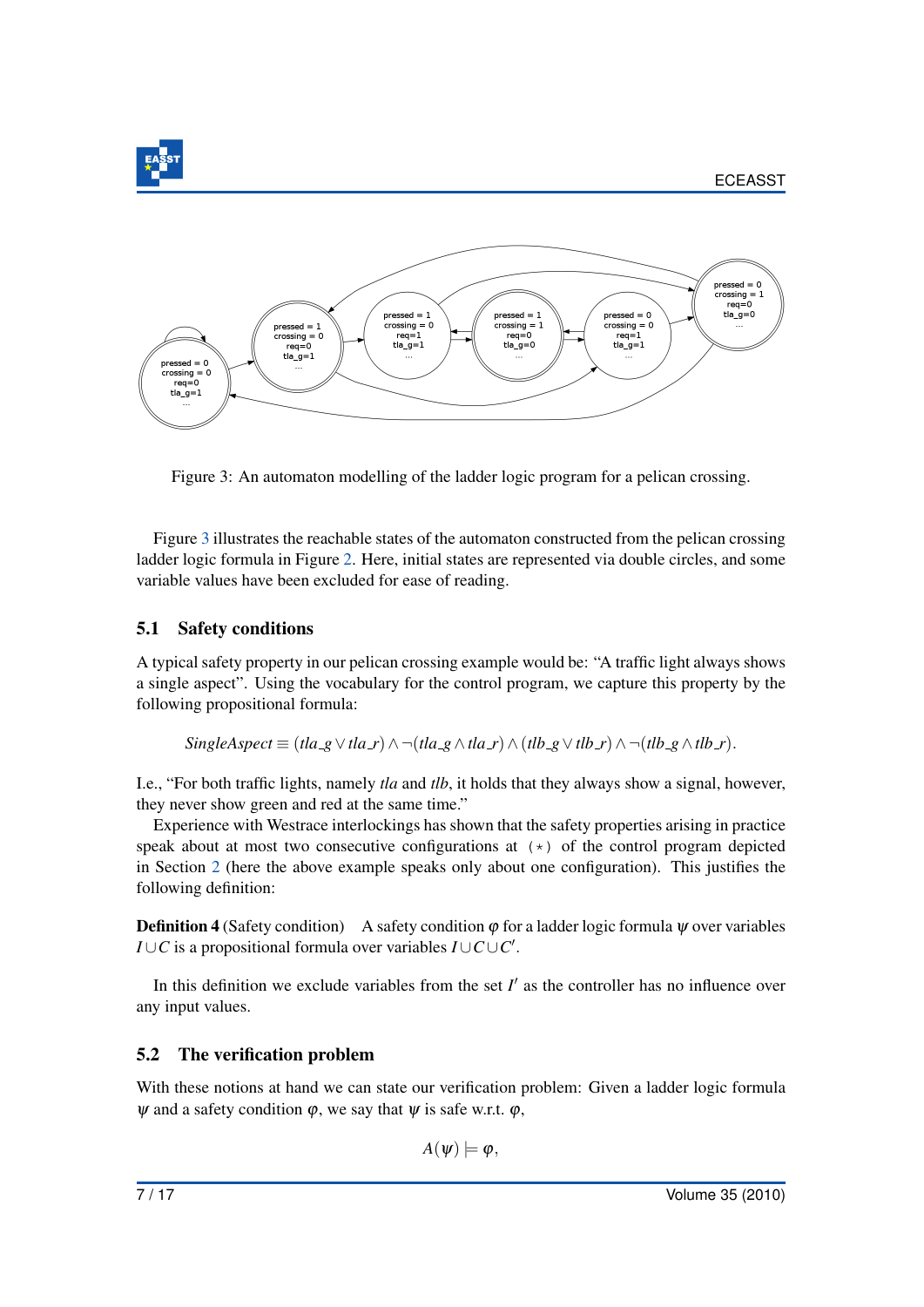

iff  $\mu \xi \mu' \models \varphi$  for all reachable paired valuations  $\mu \xi \mu'$  in  $A(\psi)$ .

The exclusion of non-reachable states from the verification problem is motivated by the verification results in [\[KMS08\]](#page-17-2) – see Section 1 – and comes as a direct request from Invensys. Our Pelican crossing program is safe w.r.t. *SingleAspect* only thanks to the exclusion of non-reachable states. For example, let  $\mu$ ,  $\mu'$  and  $\mu''$  be states with  $\mu = \{crossing = 1, \text{re}q = 1, \text{pressed} = 1\}$ 1*, tla\_g* = 1*, tlb\_g* = 1*, tla\_r* = 0*, tlb\_r* = 0*, pla\_g* = 0*, plb\_g* = 0*, pla\_r* = 1*, plb\_r* = 1*, audio*=0<sup>}</sup>,  $\mu' = \{crossing = 0, \text{ }req = 0, \text{ }presed = 0, \text{ } tla\_g = 0, \text{ } tlb\_g = 0, \text{ } tla\_r = 0, \text{ } pla\_g = 0, \text{ } tla\_g = 0, \text{ } tla\_g = 0, \text{ } tla\_g = 0, \text{ } tla\_g = 0, \text{ } tla\_g = 0, \text{ } tpartial\_g = 0, \text{ } tpartial\_g = 0, \text{ } tpartial\_g = 0, \text{ } tpartial\_g = 0, \text{ } tpartial\_g = 0, \text{ } tpartial\_g = 0, \text{ } tpartial\_g =$  $plb-g = 0$ ,  $pla_r = 1$ ,  $plb_r = 1$ ,  $audio = 0$ } and  $\mu''$  any arbitrary successor of  $\mu'$  (its existence is guaranteed by Theorem 1).  $\mu_{\hat{y}}\mu'$  is safe, i.e.  $\mu_{\hat{y}}\mu' \models \text{SingleAspect},$  there is a transition from  $\mu'$ to  $\mu''$ , however,  $\mu'$   $_{\frac{8}{3}}\mu''$  is not safe, i.e.  $\mu'$   $_{\frac{8}{3}}\mu'' \not\models$  SingleAspect. But  $\mu$ ;  $\mu'$  is not reachable to begin with, see Figure [3.](#page-7-0)

It is obvious how to extend our setting to safety properties that involve  $k > 2$  configurations of the interlocking: instead of paired valuations one has to define *k*-tuples of valuations; a safety property  $\varphi$  can speak about *k* different copies of each variable in  $I \cup C$ ; and  $\psi$  is safe if all reachable  $k$ -tuples of consecutive states satisfy the safety condition  $\varphi$ .

# <span id="page-8-0"></span>6 Applying model checking to ladder logic

In this section we discuss two verification techniques based on SAT solving: bounded model checking [\[BCCZ99\]](#page-16-4) and temporal induction [\[SSS00\]](#page-17-12). To allow us to apply these techniques, we firstly have to give a representation of the state sequences of the automaton under consideration.

#### 6.1 Representing state sequences

Given a set *I* of input variables and a set *C* of state variables, we define variable sets  $W_i = C^{(i)} \cup I^{(i)}$ with  $C^{(i)} = \{c^{(i)} | c \in C\}$  and  $I^{(i)} = \{x^{(i)} | x \in I\}$  for  $i \in \mathbb{Z}$ . Here we use the superscript (*i*) to produce fresh variables. We write  $[W_i/(I \cup C)]$  to denote the substitution where all superscripts are removed, and  $[W_{i+1}/(I' \cup C')]$  for the substitution where all superscripts are replaced by primes. A sequence  $W_0, W_1, W_2, \ldots$  of these variable sets is capable to "store" a state sequence of an automaton  $A(\psi)$ :

**Definition 5** (Series of transitions) Let  $\psi$  be a ladder logic formula. We define the propositional formulae

$$
Init \equiv (\bigwedge_{i \in I^{(-1)}} \neg i) \land T(W_{-1}, W_0) \qquad T_n \equiv \bigwedge_{0 \leq i \leq n-1} T(W_i, W_{i+1})
$$

where  $n \ge 0$  and  $T(W_i, W_{i+1}) \equiv \psi[W_i/(I \cup C)][W_{i+1}/(I' \cup C')]$ .

Given a ladder logic formula  $\psi$ , then the formula *Init*  $\wedge T_n$  is "satisfied" exactly by all state sequences  $s_0, s_1, \ldots, s_n$  of  $A(\psi)$ . More formally: Given a state sequence  $s_0, s_1, \ldots, s_n$  we construct an valuation  $\mu : W_{-1} \cup W_0 \cup \cdots \cup W_n \to \{1,0\}$ , where state  $s_j$  gives the interpretation of  $W_j$ for  $0 \le j \le n$ , i.e.  $\mu(i^{(j)}) = s_j(i)$ ,  $i \in I$ , and  $\mu(c^{(j)}) = s_j(c)$ ,  $c \in C$ ;  $\mu(i^{(-1)}) = 0$ ,  $i \in I$ , and  $\mu(c^{(-1)})$  such that we reach *s*<sub>0</sub> via  $\psi$ . For this  $\mu$  holds:  $\mu \models$  *Init*  $\land$  *T<sub>n</sub>*. Conversely, given a  $\mu$ with  $\mu \models \text{Init} \land T_n$  one can decompose it to a state sequences  $s_0, s_1, \ldots, s_n$  of  $A(\psi)$ . With these notations in place, we can define safety at a specific point in a sequence  $W_0, W_1, W_2, \ldots$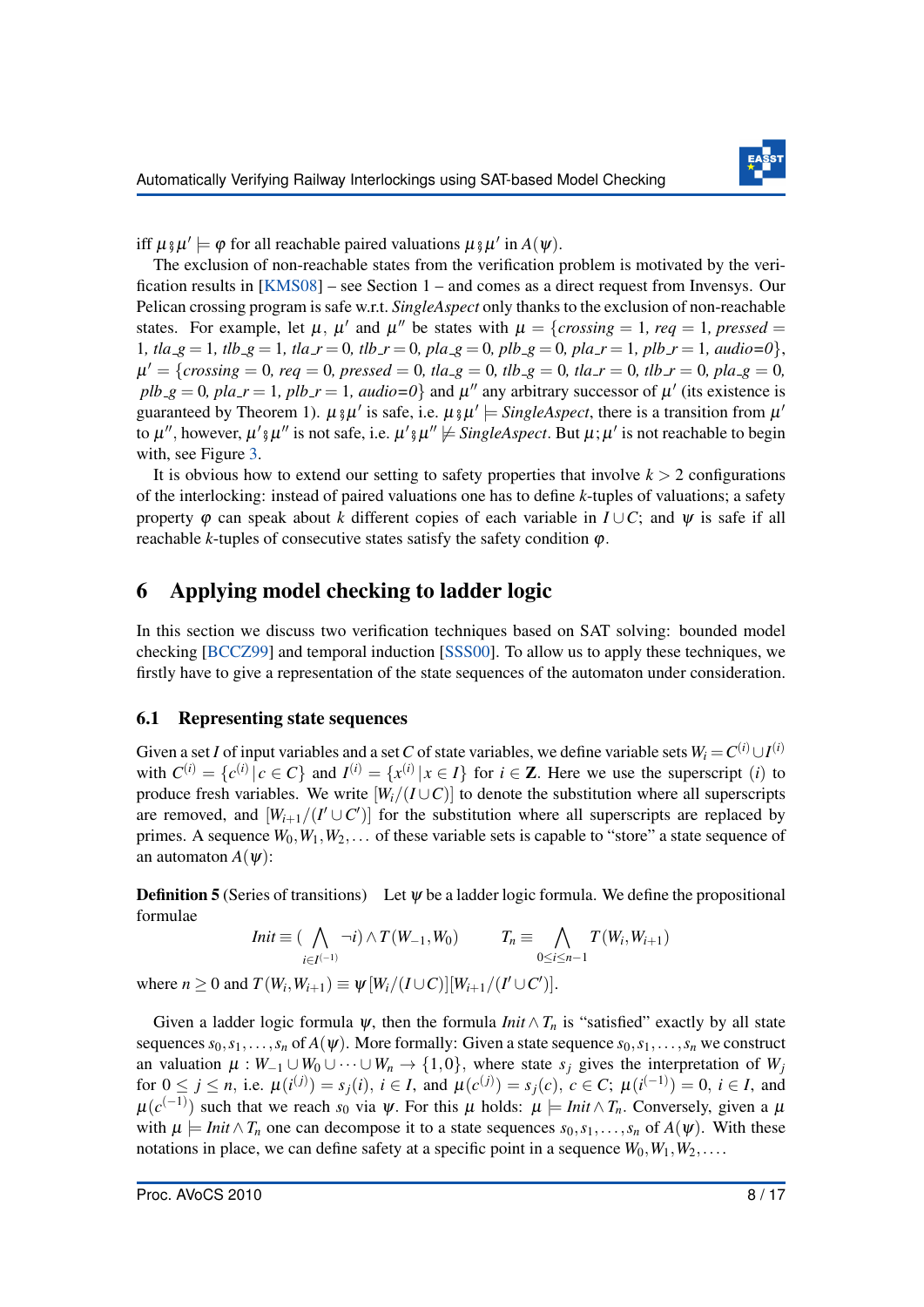

**Definition 6** (Safety at step *n*) Let  $\varphi$  be a safety condition for a ladder logic formula  $\psi$ . We define the propositional formula

$$
\varphi_n \equiv \varphi \, [W_{n-1}/(I \cup C)][W_n/(I' \cup C')],
$$

where  $n > 0$ .

#### 6.2 Bounded model checking

Widely used within industrial applications [\[CESS08,](#page-16-5)  $ADK<sup>+</sup>05$  $ADK<sup>+</sup>05$ ], bounded model checking restricts the search space by a bound which states how many transitions of the automaton should maximally be considered for the verification process. Using the formulae

$$
Initial \equiv Init \wedge T_1 \Rightarrow \varphi_1 \qquad Transition_n \equiv T_n \Rightarrow \varphi_n, \qquad \text{for } n > 0
$$

<span id="page-9-0"></span>the algorithm shown in Figure [4](#page-9-0) performs a forwards iteration of the state-space. Given an automaton  $A(\psi)$  and safety condition  $\varphi$ , the algorithm will check: (1) that  $\varphi$  holds on all transitions leaving the initial states of the automaton, and that  $(2)$   $\varphi$  holds for up to *K* transitions from an initial state of the automaton.

> if ¬*Initial* is satisfiable return error trace  $j \leftarrow 2$ while  $j \leq K$  do if ¬*Transition<sup>j</sup>* is satisfiable return error trace  $j \leftarrow j+1$ return "K-Safe"

Figure 4: *K*-step forwards iteration algorithm.

The algorithm in Figure [4](#page-9-0) calls a SAT solver once in every iteration. In practice, the algorithm performs better when multiple calls to the SAT solver are combined into one call, namely for *l* > 1, " $\neg$ *Transition<sub>j</sub>* satisfiable", ..., "*Transition<sub>j+l</sub>* satisfiable", are combined to *one* call, namely "¬(*Transition<sup>j</sup>* ∧··· ∧*Transitionj*+*l*) satisfiable".

Practical results from the pelican crossing example, show that verification times are less than one second<sup>[2](#page-9-1)</sup>. With inductive verification, see [\[Kan08\]](#page-17-11), verification of the safety condition given in Section [5.1](#page-7-1) fails for the induction step. With the proposed bounded model checking approach, we were able to show that this was in fact due to unreachable states. That is, a bound size of  $k = 6$  is required when using the given algorithm. Then via inspecting the state space given in Figure [3](#page-7-0) we see that a bound of 6 covers all states.

#### 6.3 Unbounded model checking

Temporal induction [\[SSS00\]](#page-17-12) is a method that is based on strengthening the inductive approach as e.g., given by Kanso [\[Kan08\]](#page-17-11). As the name suggests, the verification method still consists of

<span id="page-9-1"></span> $\frac{2}{3}$  All results presented in this paper are based on tests carried out using a 64-bit computer, with a 3GHz quad-core processor and 8 GBytes of memory.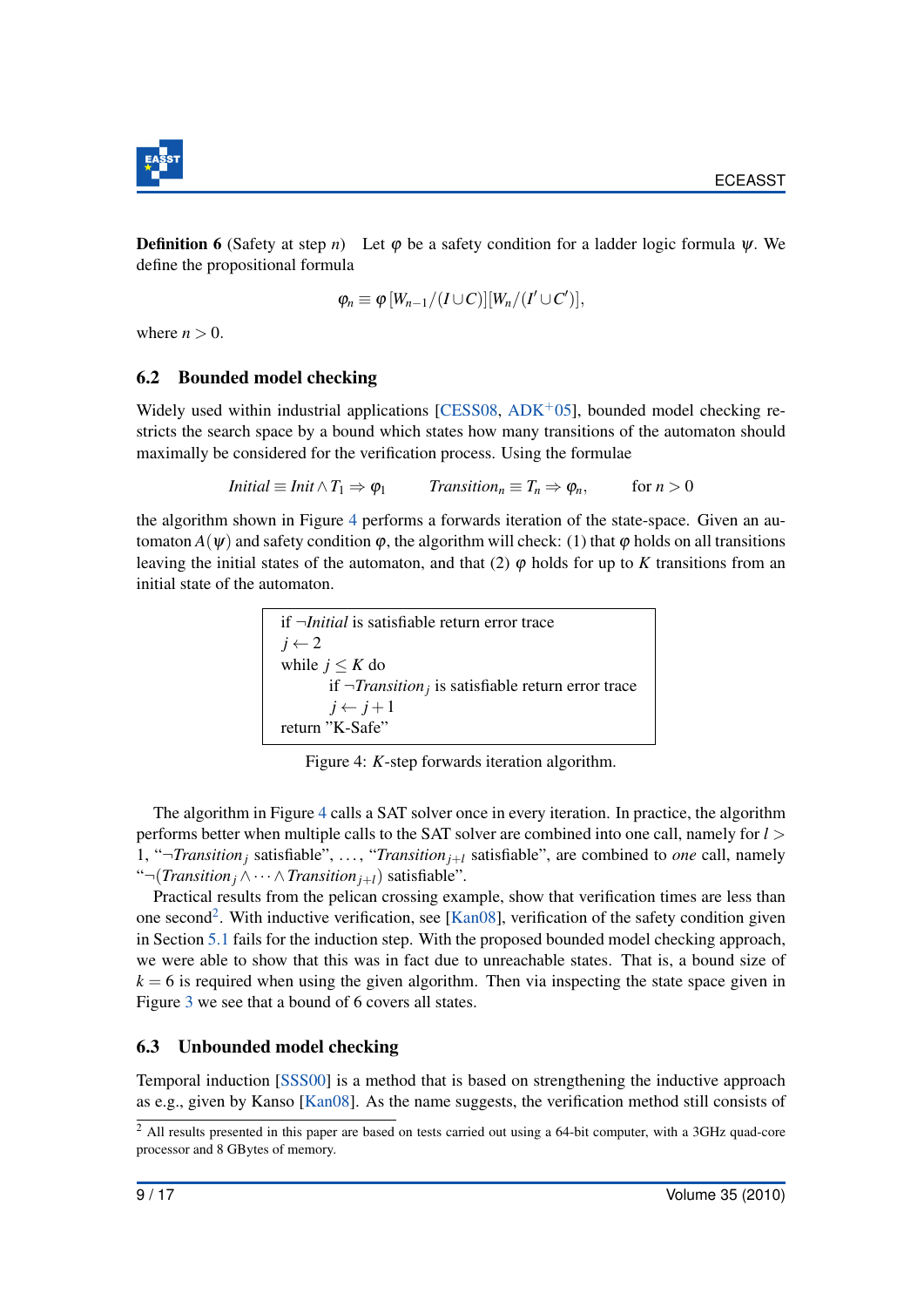

two proof steps, namely a base case and an inductive step. These proof steps are however used differently: the (negation of the) base case is checked for satisfiability, and the (negation of the) inductive step is checked for unsatisfiability. Our presentation follows [\[ES03\]](#page-16-7).

We define properties of a state sequence encoded by  $W_0, W_1, \ldots, W_n$ :

$$
LF_n \equiv (\bigwedge_{0 \le k < l \le n} \neg(W_k \Leftrightarrow W_l)) \qquad \quad safe_n \equiv \bigwedge_{1 \le j \le n} \varphi_j
$$

where  $(W_k \Leftrightarrow W_l) \equiv \bigwedge_{i \in I} i^{(k)} \Leftrightarrow i^{(l)} \wedge \bigwedge_{c \in C} c^{(k)} \Leftrightarrow c^{(l)}; k, l, n \ge 0$ . LF<sub>n</sub> describes the state sequences of length *n* of an automaton which are "loop free", i.e. the states appearing in the sequence are pairwise different. The formula  $\text{safe}_n$  encodes that all transitions between two consecutive states are safe. Using these formulae, we define the base case and induction step of temporal induction:

$$
Base_n \equiv \text{Init} \wedge T_n \Rightarrow \varphi_n \qquad Step_n \equiv T_{n+1} \wedge LF_{n+1} \wedge safe_n \Rightarrow \varphi_{n+1}, \qquad \text{for } n \geq 0.
$$

<span id="page-10-1"></span>Figure [5](#page-10-1) gives the temporal induction algorithm, similar to [\[SSS00,](#page-17-12) [CESS08\]](#page-16-5).

 $n \leftarrow 1$ while true do if ¬*Base<sup>n</sup>* is satisfiable return trace if  $\neg Step<sub>n</sub>$  is unsatisfiable return "Safe"  $n \leftarrow n+1$ 

Figure 5: Temporal induction algorithm.

Theorem 2 *For all ladder logic formulae and safety conditions, temporal induction terminates, is sound, and is complete.*

*Proof.* (Only termination) Let  $\psi$  be a ladder logic formula. Let  $\varphi$  be a safety condition. Given that the automaton  $A(\psi)$  is finite, we know that for some k all state sequences longer than k include a state twice. Thus, the formula  $T_{k+1} \wedge LF_{k+1}$  is unsatisfiable. This implies that  $Step_k \equiv$ *T*<sub>*k*+1</sub> ∧ *LF*<sub>*k*+1</sub> ∧ *safe*<sub>*k*</sub>  $\Rightarrow$   $\phi$ <sub>*k*</sub> is a tautology. Hence ¬*Step*<sub>*k*</sub> is unsatisfiable.  $\Box$ 

This temporal induction algorithm verifies our pelican crossing example completely automatically. Once again, the verification time was less than one second.

# <span id="page-10-0"></span>7 Program slicing

The proposed approaches for the verification of ladder logic programs quickly give rise to large formulae to be verified. As the formula size increases, both the space and time requirements increase. This increase leads to a rather small bound<sup>[3](#page-10-2)</sup> on the number of iterations of a ladder logic program we can verify in a feasible amount of time. Following approaches in [\[GKV95,](#page-17-5) [FH98\]](#page-16-3), we introduce slicing.

<span id="page-10-2"></span><sup>&</sup>lt;sup>3</sup> I.e., with 361 variables, approximately 2000 iterations were possible.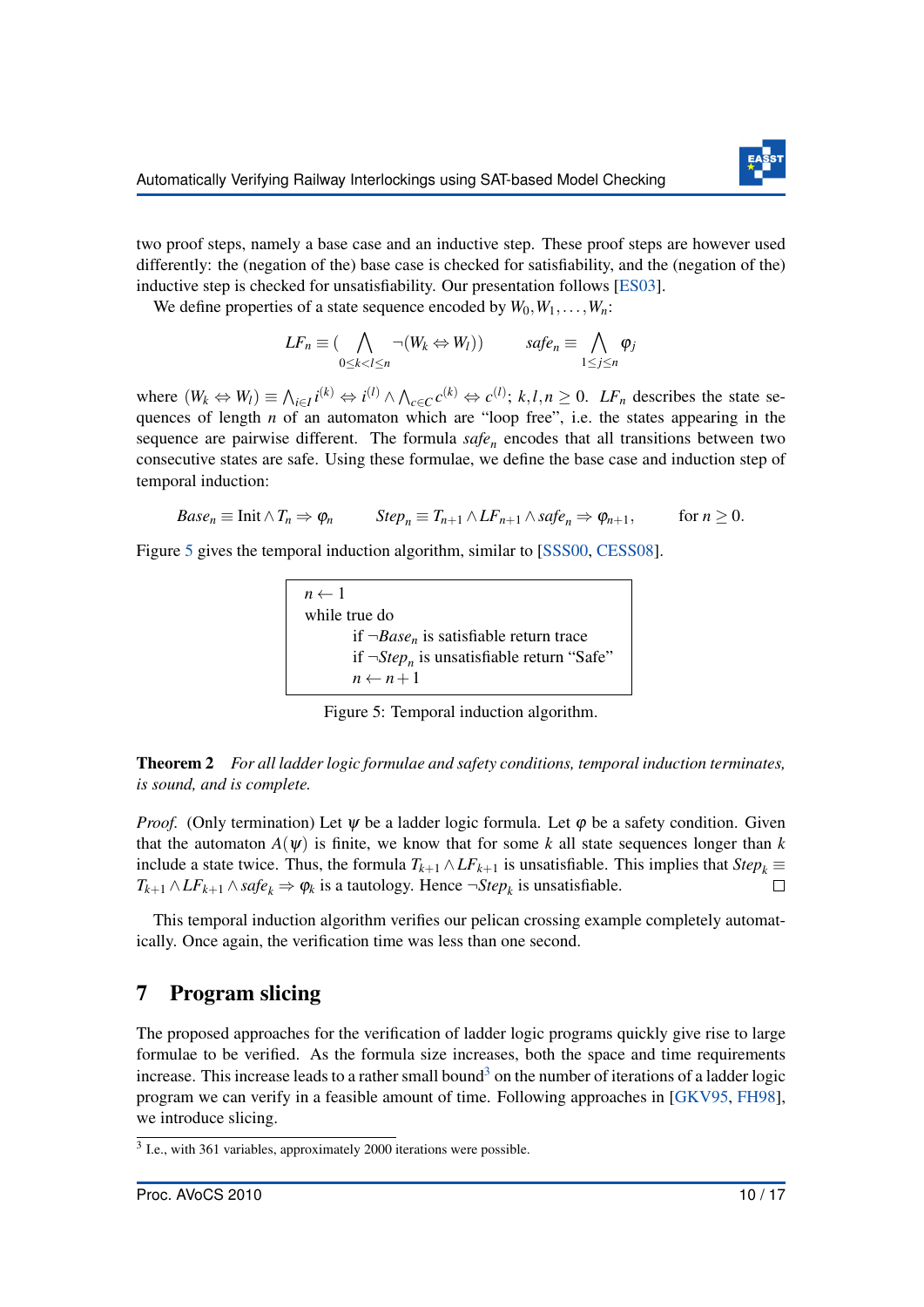

Here, the novelty of our approach is that we prove slicing to be correct w.r.t. reachable states. Let Ψ be a program and  $\varphi$  be a property. Now consider two semantical approaches:  $\models$ <sub>*all*</sub> con-siders all states as in [\[GKV95,](#page-17-5) [FH98\]](#page-16-3), while  $\models_{reach}$  – our approach – considers the reachable states only. Clearly,  $\Psi \models_{all} \varphi$  implies  $\Psi \models_{reach} \varphi$ . However, as our Pelican crossing example demonstrates, the converse does not hold. Now consider a program  $\Psi_{\varphi}$ , which is a program  $\Psi$ sliced for  $\varphi$ . Slicing is considered correct if Ψ satisfies  $\varphi$  iff Ψ<sub> $\varphi$ </sub> satisfies  $\varphi$ . This results to two different correctness conditions, as illustrated by the following diagram:

Ψ |=*all* ϕ ⇔ Ψ<sup>ϕ</sup> |=*all* ϕ 6⇑ ⇓ Ψ |=*reach* ϕ ⇔ Ψ<sup>ϕ</sup> |=*reach* ϕ

Note that we use the same slicing as [\[GKV95,](#page-17-5) [FH98\]](#page-16-3).

The intuition behind slicing is that the variables occurring in a safety condition often depend only on some part of the ladder logic program. Hence parts that have no effect on the safety condition can be removed.

#### 7.1 Algorithm for slicing ladder logic

We begin by defining the dependence between rungs in a ladder logic formula.

**Definition 7** (Dependency relation) Let  $\psi = [R_1, R_2, \dots, R_n]$  be a ladder logic formula for some *n*  $\geq$  0. We define the relation *dependant*  $\subseteq$  {1,...,*n*}  $\times$  {1,...,*n*} between rungs of the ladder logic program, as the transitive closure of

$$
\{(i,j) \mid j < i \text{ and } c'_j \in vars(\psi_i)\}
$$

where rung *k* has the form  $R_k \equiv c'_k \Leftrightarrow \psi_k$  for  $1 \leq k \leq n$ .

Using this notion of dependence, we define the slice of a ladder logic formula w.r.t. a safety condition as:

<span id="page-11-0"></span>**Definition 8** (Slice) Given a ladder logic formula  $\psi = [R_1, R_2, \dots, R_n]$ , and a safety condition  $\varphi$ , a slice  $\psi_{\varphi}$  of  $\psi$  is an order preserving selection of rungs such that the following two conditions hold:

- for all  $1 \leq j \leq n : R_j \in \psi_\varphi$  if  $c_j \in vars(\varphi) \vee c'_j \in vars(\varphi)$ .
- for all  $1 \le i, j \le n : R_j \in \Psi_\varphi$  if  $R_i \in \Psi_\varphi$  and  $(i, j) \in dependent$ .

Given a slice  $\psi_{\varphi}$  we define the sets

$$
\hat{I} = vars(\psi_{\varphi}) \cap I \qquad \hat{C} = \{c \in C \, | \, c' \in vars(\psi_{\varphi}) \cap C'\}
$$

of those input variables (resp. state variables) that appear in the slice.

Note that this definition does not include a notion of minimality. Consequently, a ladder logic formula  $\psi$  is always a slice of itself. If the safety condition is  $\varphi \equiv True$ , then for every ladder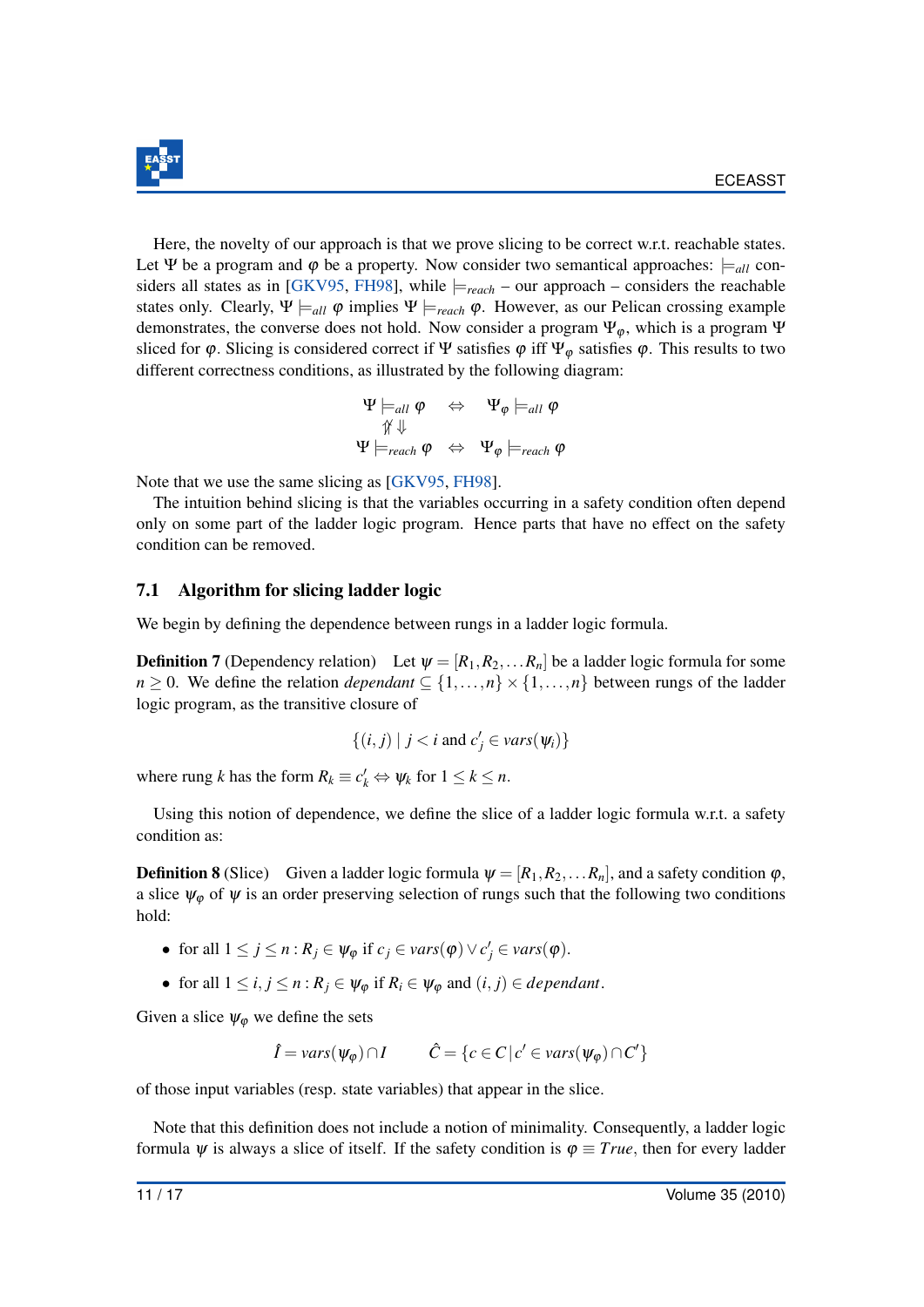

logic formula  $\psi$  we have that the empty program  $\psi_{\varphi} \equiv true$  is a slice. To ensure that rung order is maintained, we compute a slice in a backward fashion. The algorithm we present is due to [\[GKV95,](#page-17-5) [FH98\]](#page-16-3).

Step 1 – Extract variables from safety condition. Given a safety condition  $\varphi$  of the form described in Section [5.1,](#page-7-1) we extract its variables:  $U = \text{vars}(\phi)$ .

Step 2 – Calculate dependant variables. Calculate all the variables of the ladder logic formula that effect the variables in *U*. This step is repeated for each rung until a fixed point within the variable set is reached. Figure [6](#page-12-0) illustrates the code that could be used to perform this step.

**Step 3 – Extract dependant rungs.** Finally, using the variable set  $\overline{U}$  computed in step two, we remove all rungs that do not effect the safety condition. To do this, we construct the set

$$
index = \{i \in \{1, \ldots, n\} \mid c_i \in \overline{U} \text{ or } c'_i \in \overline{U}\}.
$$

<span id="page-12-0"></span>Now, we remove from the original program all rungs *R<sup>i</sup>* whose indicies do not appear in *index*. The result  $\psi_{\varphi}$  is the sliced version of program  $\psi$ .

do  
\n
$$
\overline{U} \leftarrow U
$$
\n
$$
U_{n+1} \leftarrow U
$$
\nfor *i* = *n* down to 1 do  
\nif *c'\_i* ∈ *U\_{i+1}* then *U\_i* ← *U\_{i+1}* ∪ *vars*(*ψ\_i*) else *U\_i* ← *U\_{i+1}*  
\n*U* ← *U\_1*  
\nuntil *U* ⊆  $\overline{U}$   
\nreturn  $\overline{U}$ 

Figure 6: Algorithm to compute step two.

<span id="page-12-1"></span>Figure [7](#page-12-1) illustrates the effect of slicing the ladder logic formula of Figure [2](#page-4-1) w.r.t. the safety condition presented in Section 5.1: The safety condition has four variables, six out of the original eleven rungs remain.

```
[crossing' \iff (req \land \neg crossing),req' \iff (pressed \land \neg req),\mathit{flag}' \iff ((\neg crossing') \land (\neg pressed \lor \neg p)),
  t\ell bg' \iff ((\neg crossing') \land (\neg pressed \lor req')),
  tlar' \iff crossing',tlbr' \iff crossing'
```
Figure 7: A sliced version of our pelican crossing ladder logic formulae.

#### 7.2 Correctness of slicing

Given that slicing changes the ladder logic formulae under consideration, we need to ensure that the validity of safety conditions is still upheld.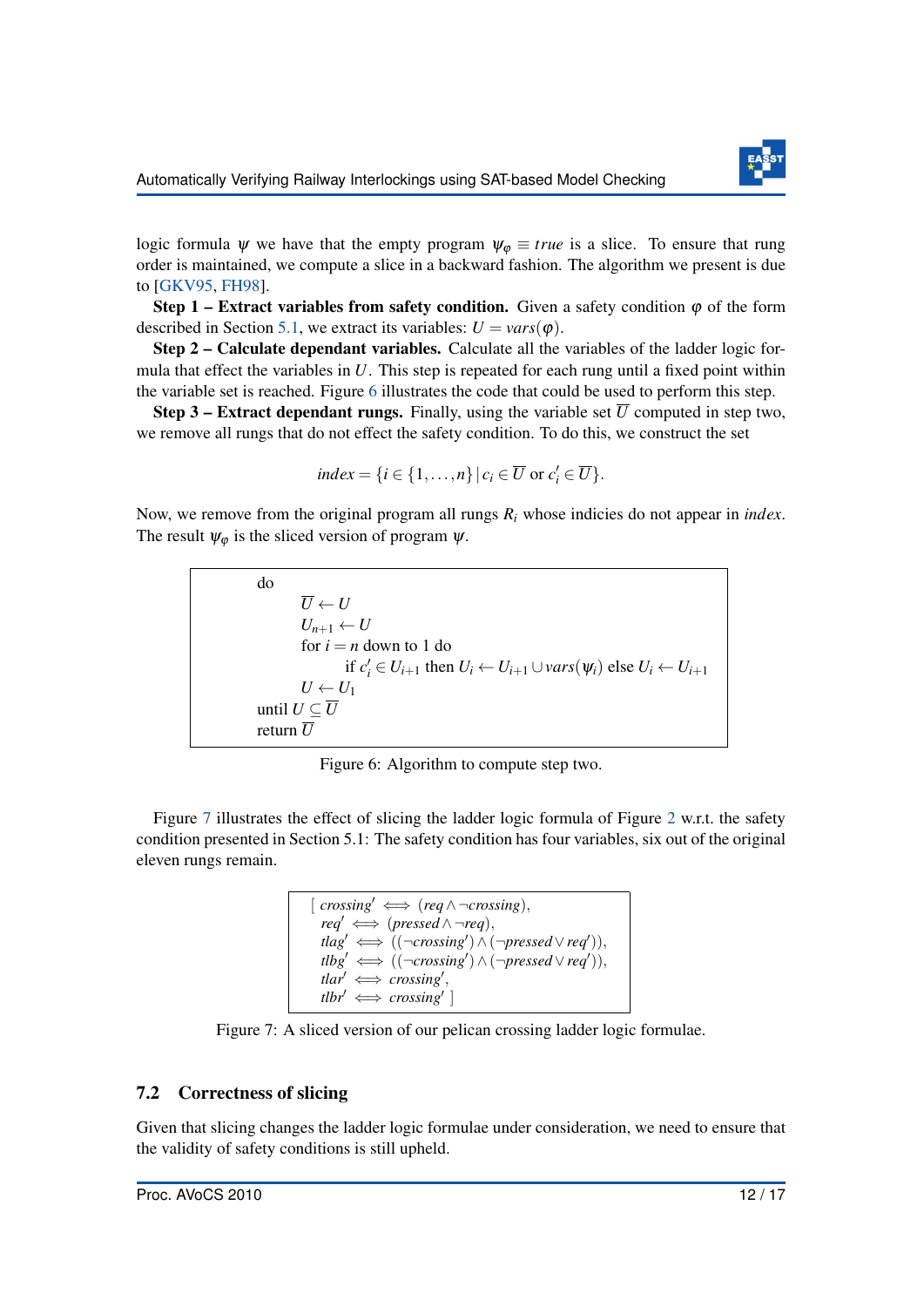

Throughout this Section we assume that  $\psi_{\varphi}$  is the computed slice of a ladder logic formula  $\Psi = [R_1, R_2, \dots R_n]$  w.r.t. a safety condition  $\varphi$ , where  $\hat{I}$  is the set of inputs of  $\Psi$  which appear in  $\psi_{\varphi}$  and  $\hat{C}$  is the set of state variables of  $\psi$  required by  $\psi_{\varphi}$  – see Definition [8.](#page-11-0)

In order to compare the two automata  $A(\psi)$  and  $A(\psi_{\varphi})$  we first need to relate their states.  $A(\psi)$  has maps  $\mu: (I \cup C) \to \{0,1\}$  as its states, while the states of  $A(\psi_{\varphi})$  take the form of maps  $v : (\hat{I} \cup \hat{C}) \to \{0,1\}$ . To this end, we define two functions:  $\Box |_{\hat{I} \cup \hat{C}}$  mapping states from  $A(\psi)$ to states from  $A(\psi_{\varphi})$ , and  $\ldots$ : *f* mapping a state from  $A(\psi_{\varphi})$  to a state of  $A(\psi)$ , where *f* is a valuation that describes how we interpret the variables in  $(I \cup C) - (\hat{I} \cup \hat{C})$ .

**Definition 9** (Reducing/Extending a valuation) Let  $\mu$  be a state of  $A(\psi)$ . Its reduction  $\mu|_{\hat{I}\cup\hat{C}}$ :  $\hat{I} \cup \hat{C}$  → {0,1} w.r.t.  $\hat{I} \cup \hat{C}$  is defined as  $\mu|_{\hat{I} \cup \hat{C}}(x) = \mu(x)$  for all  $x \in \hat{I} \cup \hat{C}$ .

Let v be a state of  $A(\psi_{\varphi})$ . Let  $f : (I \cup C) - (\hat{I} \cup \hat{C}) \rightarrow \{0,1\}$  be an evaluation. We define the extension of *v* by *f* as  $(v:: f): C \cup I \rightarrow \{0, 1\}$  where

$$
(\mathbf{v}:: f)(x) = \begin{cases} \mathbf{v}(x) & \text{if } x \in \hat{I} \cup \hat{C} \\ f(x) & \text{otherwise} \end{cases}
$$

for all  $x \in C \cup I$ .

*Remark* 2 We also apply reduction and extension to paired valuations. That is,  $(\mu \hat{\mu})|_{\hat{I}\cup\hat{C}} =$  $(\mu|_{\hat{I}\cup\hat{C}})$  s $(\mu'|_{\hat{I}\cup\hat{C}})$  is the paired evaluation obtained from individually reducing  $\mu$  and  $\mu'$ . Similarly  $v: f \circ v' : f' = (v : f) \circ (v' : f')$  is the evaluation obtained by individually extending v by f and  $v'$  by  $f'$  and then pairing the results.

We now study how to relate transitions of  $A(\psi)$  to transitions of  $A(\psi_{\varphi})$ : A step in  $A(\psi)$ corresponds to a step in  $A(\psi_{\varphi})$ ; consequently, reachability in  $A(\psi)$  implies reachability in  $A(\psi_{\varphi})$ .

<span id="page-13-0"></span>**Lemma 1** ( $A(\psi)$  transitions correspond to  $A(\psi_{\varphi})$  transitions) *Let*  $\mu$  *and*  $\mu'$  *be states of*  $A(\psi)$ *.* 

$$
I. \ \mu_{\mathfrak{F}} \mu' \models \psi \Rightarrow \mu_{\mathfrak{F}} \mu'|_{\hat{I} \cup \hat{C}} \models \psi_{\varphi}
$$

2. If  $\mu$   $_{3}\mu'$  is reachable with respect to  $A(\psi)$  then  $\mu$  ș $\mu' |_{\hat{I}\cup \hat{C}}$  is reachable with respect to  $A(\psi_\phi).$ 

*Proof.* (Sketch) (1) follows as  $\psi_{\omega}$  does not depend on removed variables. (2) is shown by induction on path length using point (1).  $\Box$ 

Corresponding results hold for the reverse direction:

<span id="page-13-1"></span>**Lemma 2** ( $A(\psi_{\varphi})$  transitions can be extended to  $A(\psi)$  transitions) *Let* v *and* v' *be states of*  $A(\psi_{\varphi})$ .

- *1.* Let  $v \circ v' \models \psi_{\varphi}$ . Then for all f there exists a f' such that  $v :: f \circ \mu' :: f' \models \psi$ .
- 2. Let  $v$   $v$   $v'$  be reachable with respect to  $A(\psi_{\varphi})$ . Then there exist  $f, f'$  such that  $v$  ::  $f$   $v$   $\mu'$  ::  $f'$ *is reachable with respect to A(* $\psi$ *).*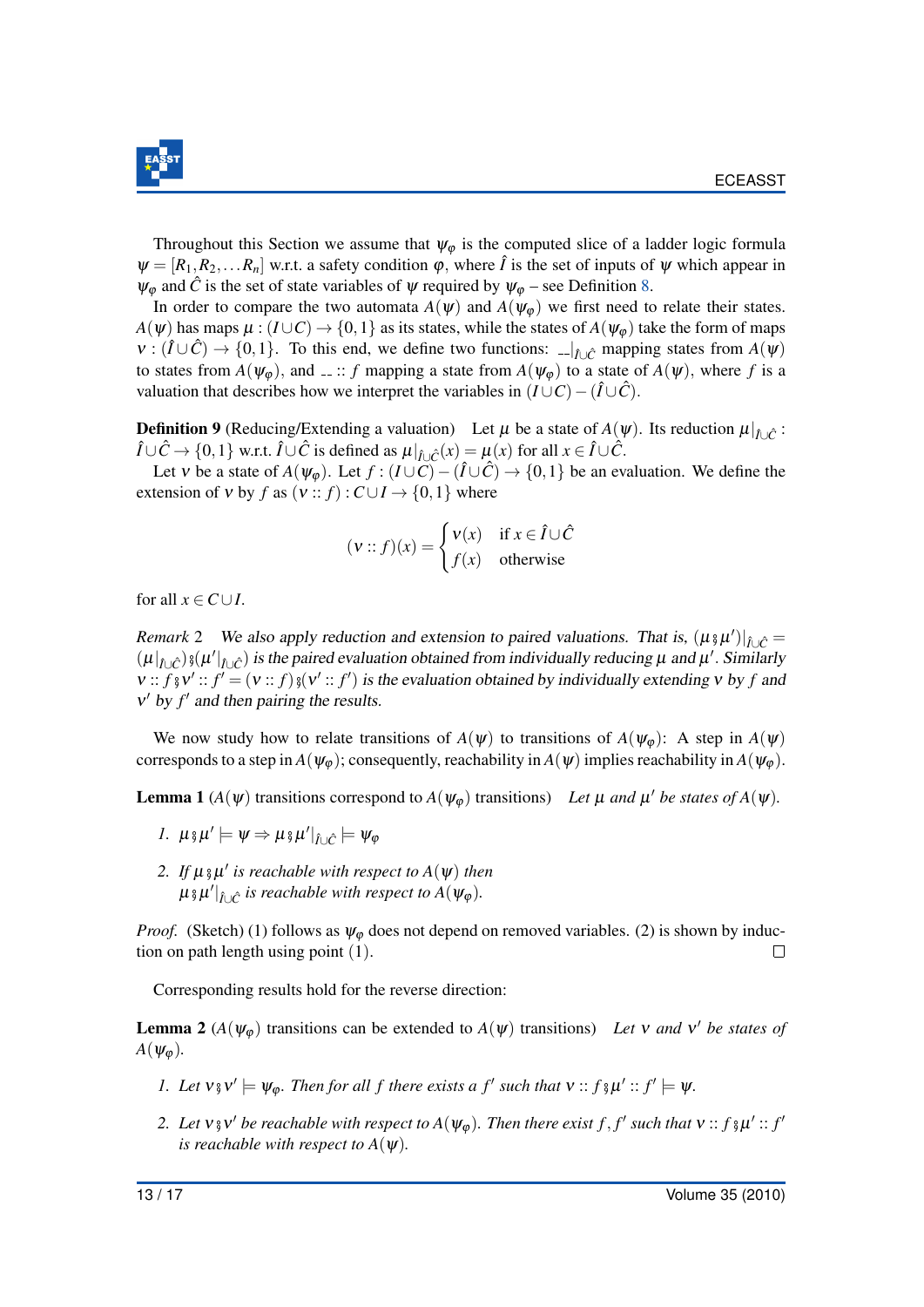

*Proof.* (Sketch)

1. Choose *f* arbitrarily and define

$$
f'(x) = \begin{cases} 0 & \text{if } x = c_i \text{ and } v :: f \not\models \psi_i \\ 1 & \text{if } x = c_i \text{ and } v :: f \models \psi_i \end{cases}
$$

With these choices of  $f$  and  $f'$ ,  $\psi$  is satisfied.

2. By induction on path length and given point 1.

 $\Box$ 

 $\Box$ 

Using these lemmas we can prove that slicing is correct:

<span id="page-14-1"></span>Theorem 3 *Let* ϕ *be a safety condition over a ladder logic formula* ψ*. Then*

$$
A(\psi) \models \varphi \iff A(\psi_{\varphi}) \models \varphi.
$$

*Proof.* By Lemma [1](#page-13-0) and Lemma [2.](#page-13-1)

Full proofs of Lemma [1,](#page-13-0) Lemma [2](#page-13-1) and Theorem [3](#page-14-1) are given in [\[Jam10\]](#page-17-8).

# <span id="page-14-0"></span>8 Application and results

We summarise some results that have been obtained via a verification tool based on the discussed methods. A detailed discussion of the implementation of the tool, and the results are available in  $[Jam10]$ . In total, two railway interlocking ladder logic programs (one containing 331 rungs with 599 variables, and the other 238 rungs with 361 variables) were verified against a set of approximately ten safety conditions.

Overall, the results we have gained have been positive. For every safety condition the tool has either given a successful verification, or a counter example trace. All results have been obtained within the region of seconds.

With respect to the safety of the systems under consideration, all counter example traces could then manually be excluded as system runs by considering invariants. Such invariants have not been included in our automaton model, as in industry they are soft constraints used by the engineers, however, not part of the documentation for the interlocking control programs.

In this sense, our change of the semantic model, namely to consider reachable states only, turned out to be superfluous for the interlockings studied. It gave, however, an insight into the very nature of these interlockings and helped to understand the reasons why they are safe: not – as originally expected – due to unreachability, but thanks to states excluded by construction. Note that the inclusion of such invariants into our model will give rise to new proof obligations, namely counterparts for Theorem [1](#page-6-0) will have to be established. As our Pelican crossing example demonstrates, the verification of technical systems can require our more sophisticated semantics, see Section [5.2.](#page-7-2)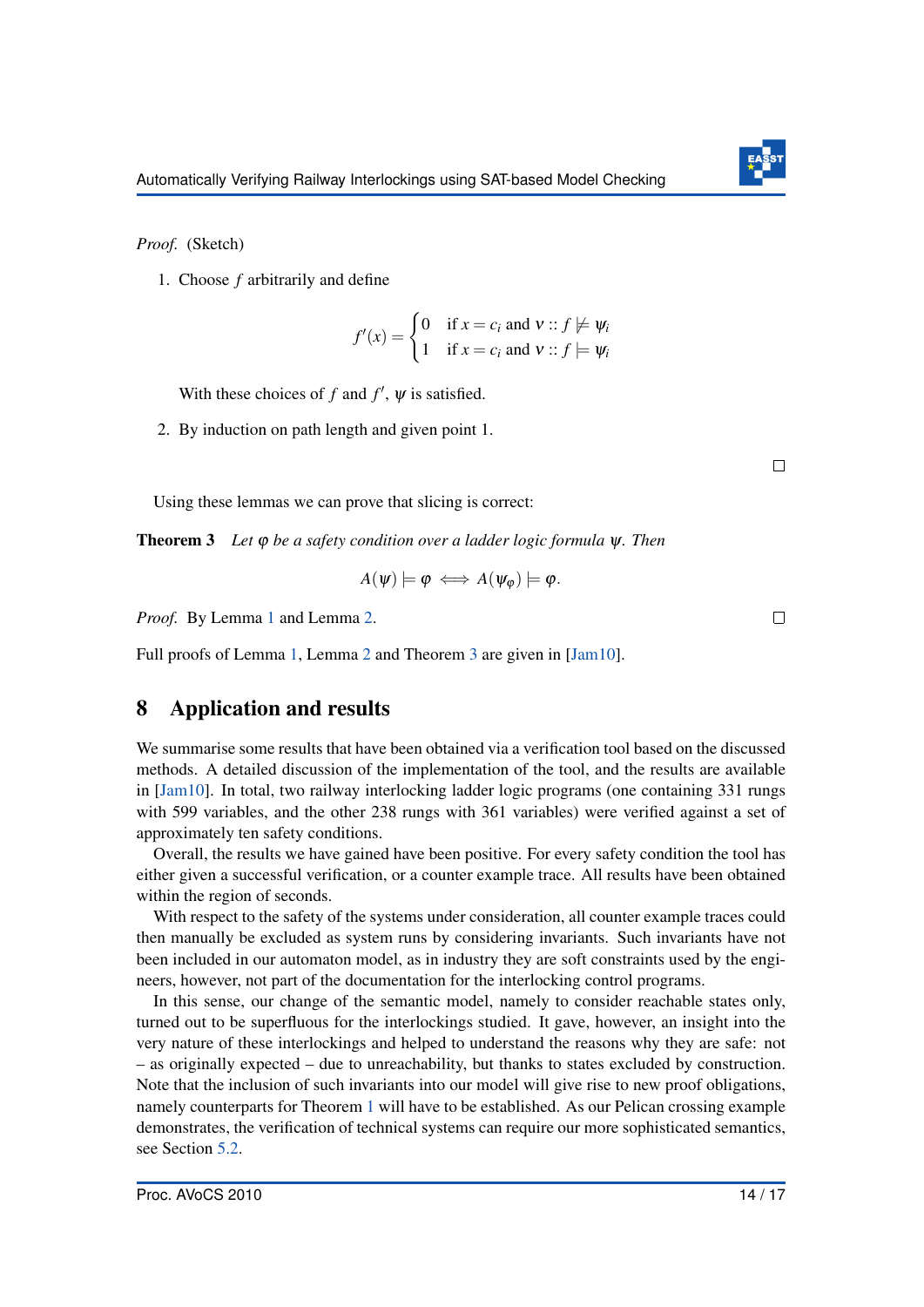

### 8.1 Results of bounded model checking

The main success of the bounded model checking approach proved to be the generation of counter example traces. In all the verification results where inductive verification via Kanso's method [\[Kan08\]](#page-17-11) gave a counter example, our forward iteration approach constructed a counter example trace.

Results obtained show that bounded model checking was possible up to two thousand iterations before memory issues occurred. With the application of our slicing algorithm, the number of iterations possible increased to twenty thousand. This is a large number of iterations, however, it remains unknown how many iterations would be required to verify all reachable states.

### 8.2 Results of temporal induction

The results obtained from the temporal induction approach are as expected:

Whenever inductive verification via Kanso's method [\[Kan08\]](#page-17-11) succeeded, i.e., the safety property held, the safety property was also provable via temporal induction. In this special case, namely, that safety can be established via inductive verification, temporal induction is of equal complexity as Kanso's method: only its first iteration is executed, which requires the same resources as inductive verification.

Furthermore, whenever a counter example was generated using bounded model checking, a counter example would be generated by temporal induction. These two results show that temporal induction works correctly. The full power of temporal induction, however, is demonstrated by our Pelican crossing example: only temporal induction is capable of verifying it fully automatically.

# 8.3 Results of slicing

All results obtained show that applying slicing to the formulae to be verified resulted in large efficiency gains. The results are based on a set of approximately ten safety conditions which Invensys considered to be vital. Some analysis of the application of the slicing algorithm have shown that the following reductions were possible:

- For interlocking one, the number of rungs contained in the ladder logic formula, was reduced, on average from 331 rungs to around 60 rungs.
- For interlocking two, the number of rungs contained in the ladder logic formula, was reduced, on average from 238 rungs to around 25 rungs.

Obviously, the resultant formula size is dependant on the safety condition being verified. Hence it would be interesting to see the effect slicing has on more complicated, larger interlockings.

# 9 Conclusion

We have completed a feasibility study into various techniques for SAT-based model checking of Westrace interlockings. We have provided a formal model for Westrace interlockings via propositional logic and given an automaton theoretic semantics for this propositional model. We have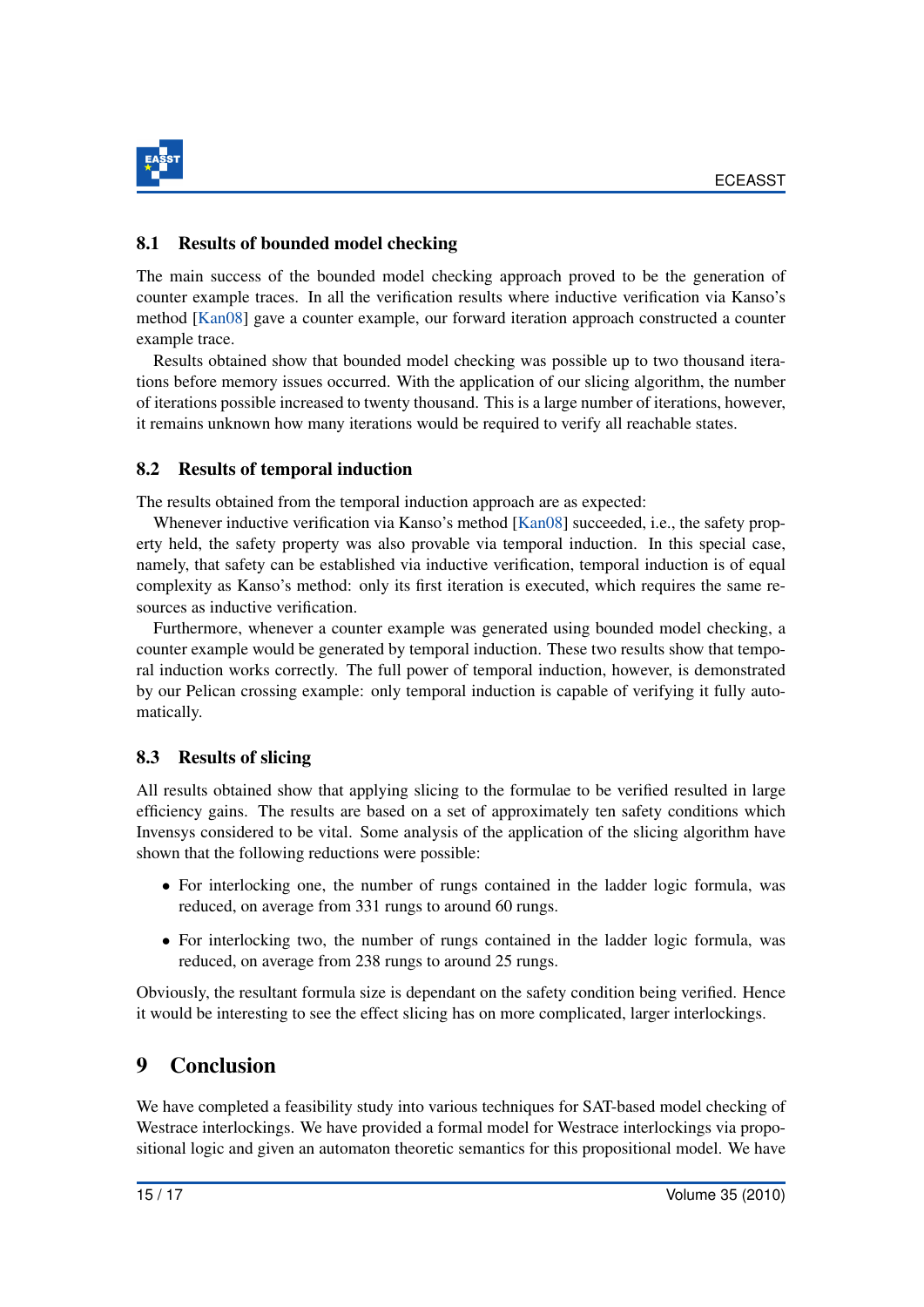

studied in some depth, the verification processes of bounded model checking and unbounded model checking via temporal induction. As a natural continuation from this, we have reviewed how a slicing algorithm can be applied to reduce the complexity of the verification problem, showing the correctness of its application. The overall outcome being the development of a verification tool, with varied verification techniques on offer. This tool has been applied to verify real-world interlockings, with the main results being:

- The approaches we propose work. That is, an interlocking can successfully be verified with respect to some safety condition. The result being either that the interlocking is safe, or that a counter example trace is generated.
- The approaches we propose scale up to real-world systems.
- SAT-based verification is a successful method of verifying large systems.

Future work will include the removal of functional dependencies [\[JB04\]](#page-17-13) and the verification of further interlockings.

Acknowledgements: We wish to thank Invensys for support and good cooperation; the Swansea Railway Verification Group, especially Faron G Moller, Anton G Setzer, and Monika Seisenberger for many helpful discussions; the reviewers for their helpful suggestions; and, finally, Erwin R. Catesbeiana (Jr) for guiding us along the correct route.

# Bibliography

- <span id="page-16-6"></span>[ADK+05] N. Amla, X. Du, A. Kuehlmann, R. P. Kurshan, K. L. McMillan. An Analysis of SAT-Based Model Checking Techniques in an Industrial Environment. In Borrione and Paul (eds.), *CHARME*. Springer, 2005.
- <span id="page-16-4"></span>[BCCZ99] A. Biere, A. Cimatti, E. M. Clarke, Y. Zhu. Symbolic Model Checking without BDDs. In Cleaveland (ed.), *TACAS '99*. Springer-Verlag, 1999.
- <span id="page-16-1"></span>[BG00] J. Boulanger, M. Gallardo. Validation and verification of METEOR safety software. In *Advances in Transport Vol 7*. WIT Press, 2000.
- <span id="page-16-2"></span>[BHMW09] A. Biere, M. J. H. Heule, H. van Maaren, T. Walsh (eds.). *Handbook of Satisfiability*. IOS Press, 2009.
- <span id="page-16-0"></span>[Bjø09] D. Bjørner. Towards a Domain Model of Transportation. In *Domain Engineering – Technology Management, Research and Engineering*. JAIST Press, 2009.
- <span id="page-16-5"></span>[CESS08] K. Claessen, N. Een, M. Sheeran, N. Sörensson. SAT-solving in practice. In Lennartson et al. (eds.), *Proceedings of Workshop on Discrete Event Systems*. IEEE, May 2008.
- <span id="page-16-7"></span>[ES03] N. Een, N. Sörensson. Temporal Induction by Incremental SAT Solving. *Electronic Notes in Theoretical Computer Science* 89(4), 2003. BMC'2003.
- <span id="page-16-3"></span>[FH98] W. Fokkink, P. Hollingshead. Verification of Interlockings: from Control Tables to Ladder Logic Diagrams. In Groote et al. (eds.), *FMICS'98*. CWI, 1998.